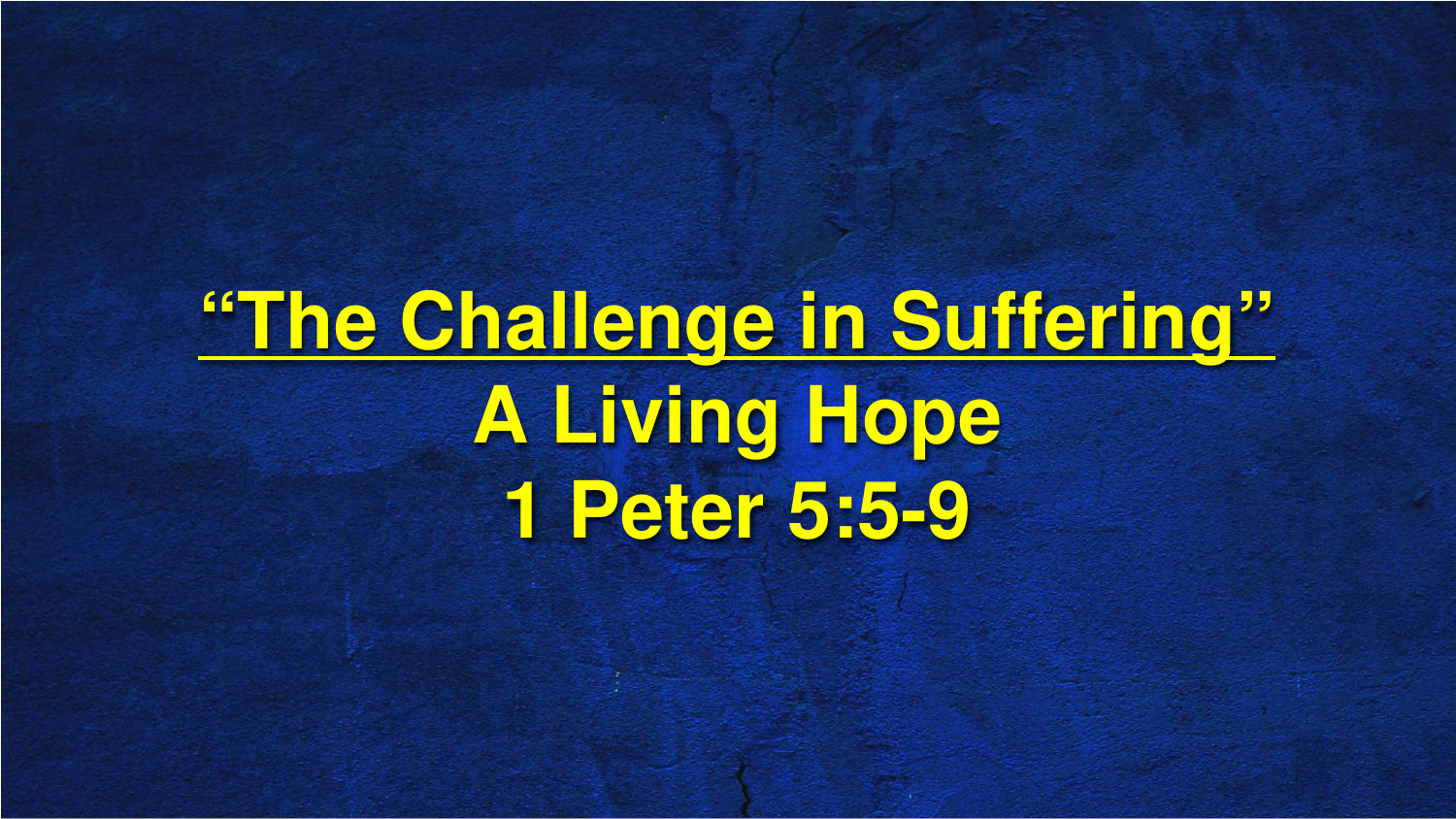## **And we spoke of the fact that WE ARE ALL SHEPHERDS**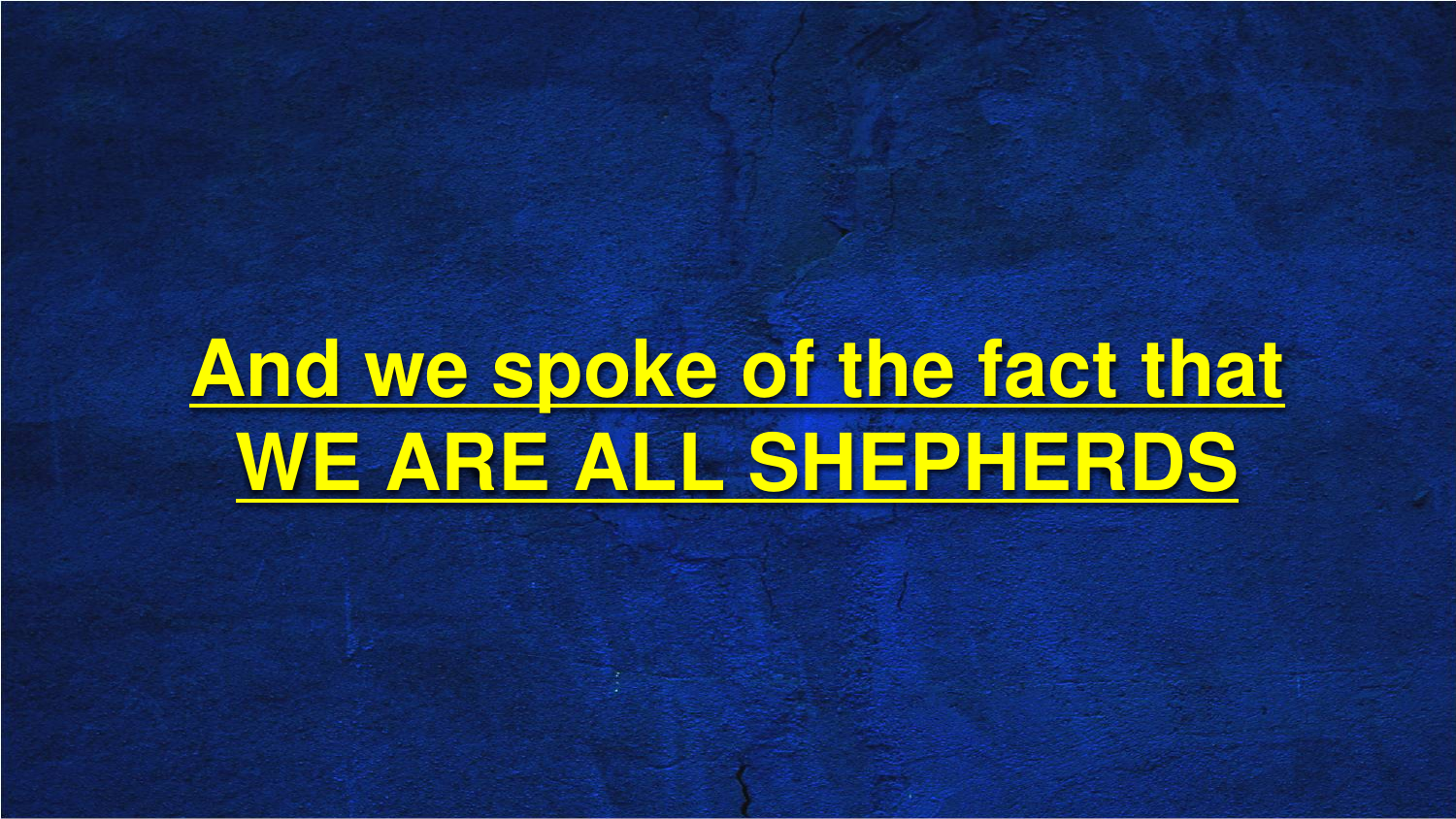# **Tonight… "The Challenge in Suffering" is to… 1) Maintain a Proper Attitude vs. 5-7 2) Be Ready for Warfare vs. 8-9a 3) Don't Go it Alone v. 9b**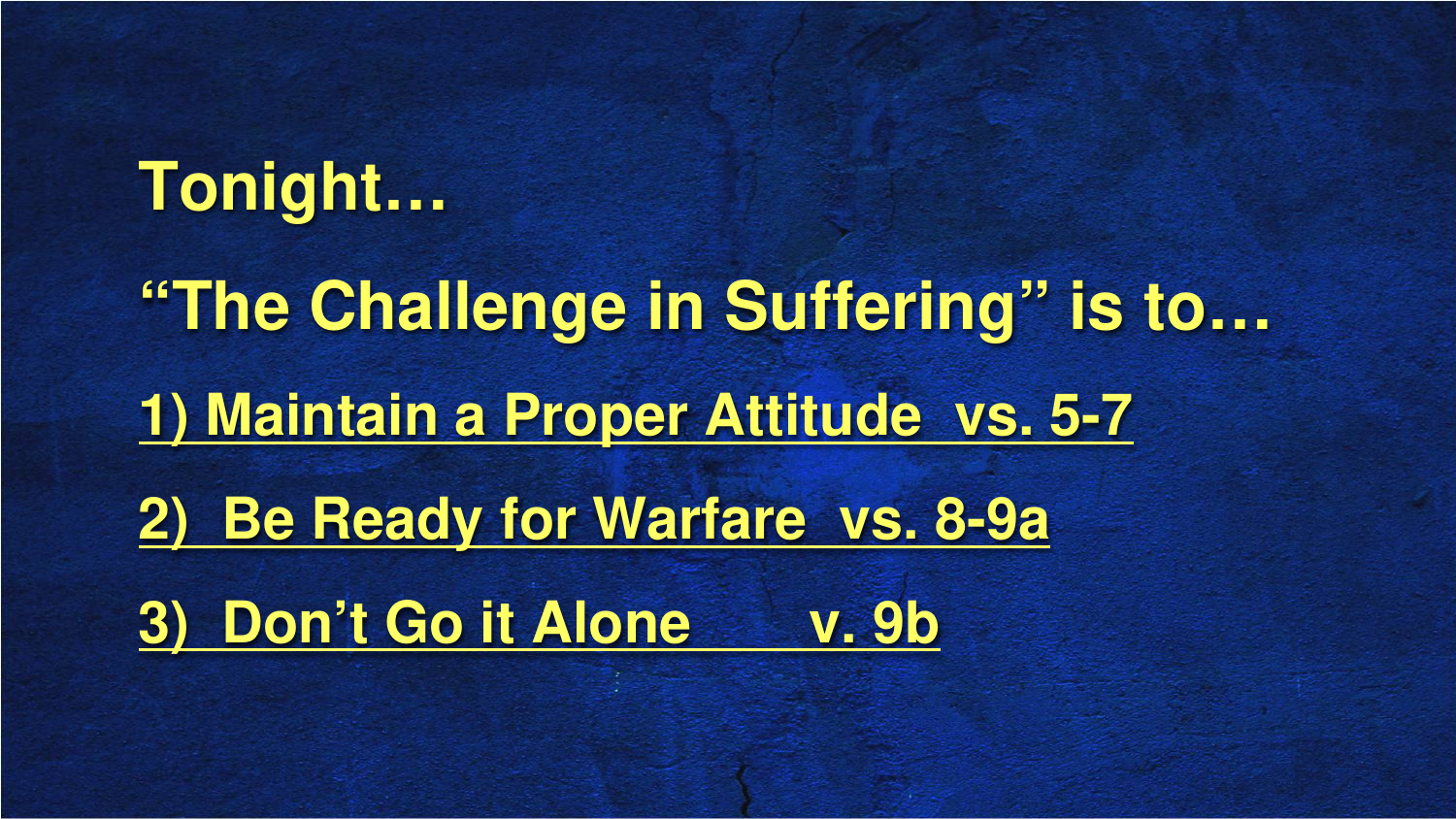### **1) Maintain a Proper Attitude vs. 5-7 (Phil 1:21, Phil 4:8)**

- **1) An Attitude of Submission v. 5a**
- **2) An Attitude of Humility vs. 5b-6 (John 13:1-4, 12-15; 1 Peter 3:12)**
- **3) An Attitude of Trust v. 7 (Ps. 55:22; Rom 4:20-21)**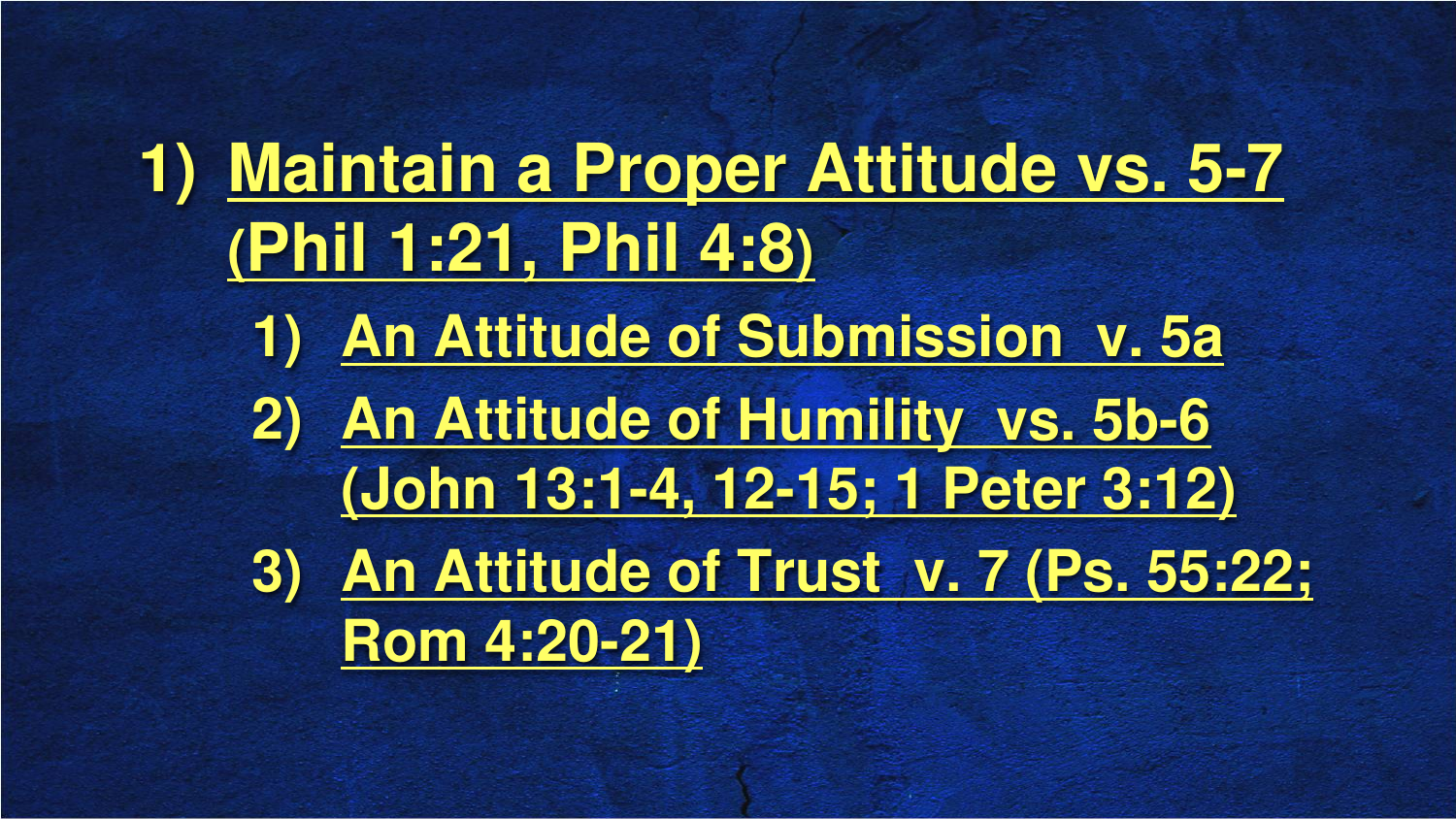**2) Be Ready for Warfare vs. 8-9a (Luke 22:31-32) 1) Respect Him – Don't be ignorant…he is real (Psalm 10:7-11) 2) Recognize Him – Don't get caught off guard**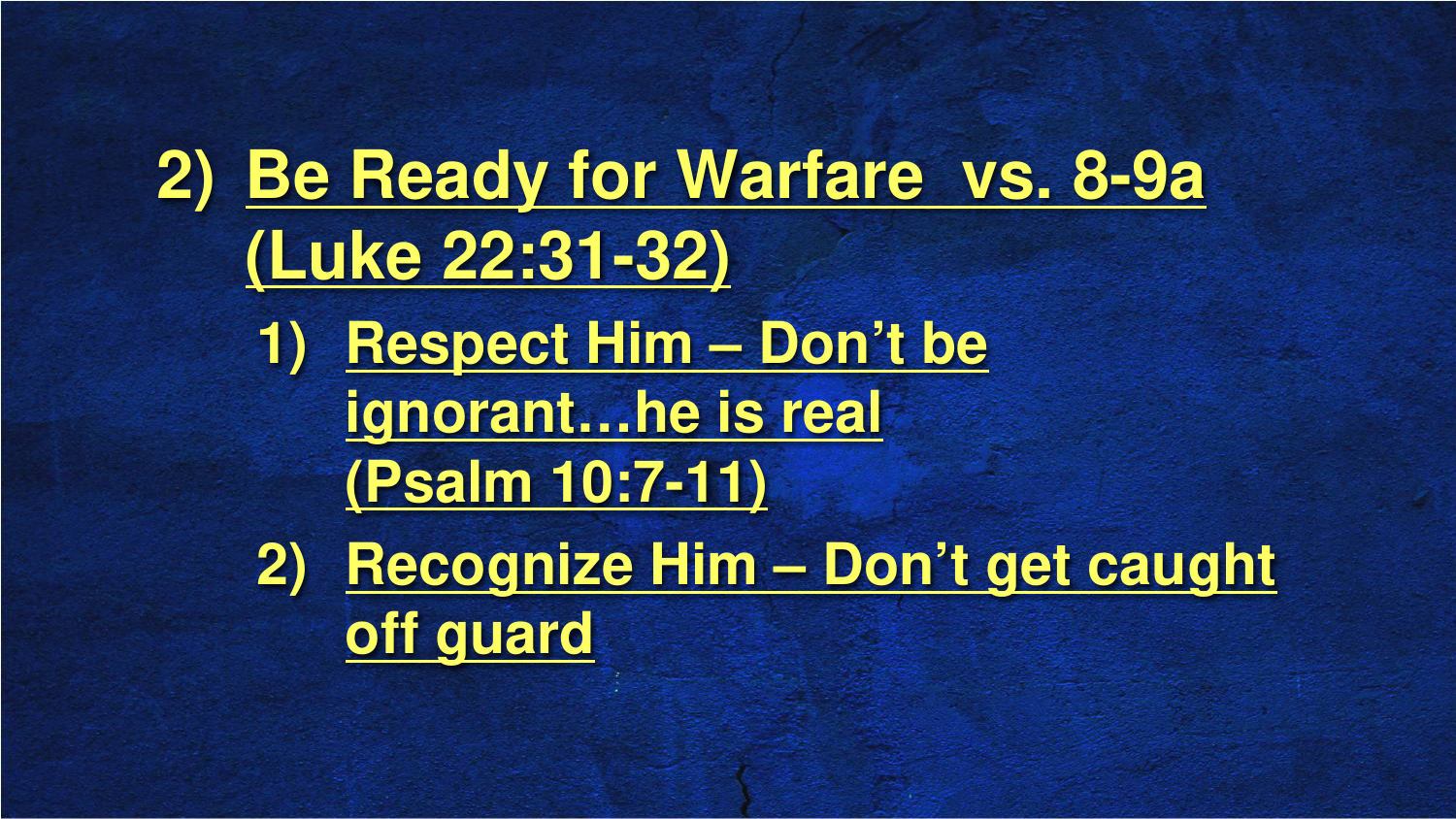**2) Be Ready for Warfare vs. 8-9a (Luke 22:31-32) (Cont.) 2) Recognize Him – Don't get caught off guard (Cont.) 1) His ability to Counterfeit** - **2 Cor. 11:14…Angel of light 2) His ability to Deceive - Gen. 3:13…Adam and Eve**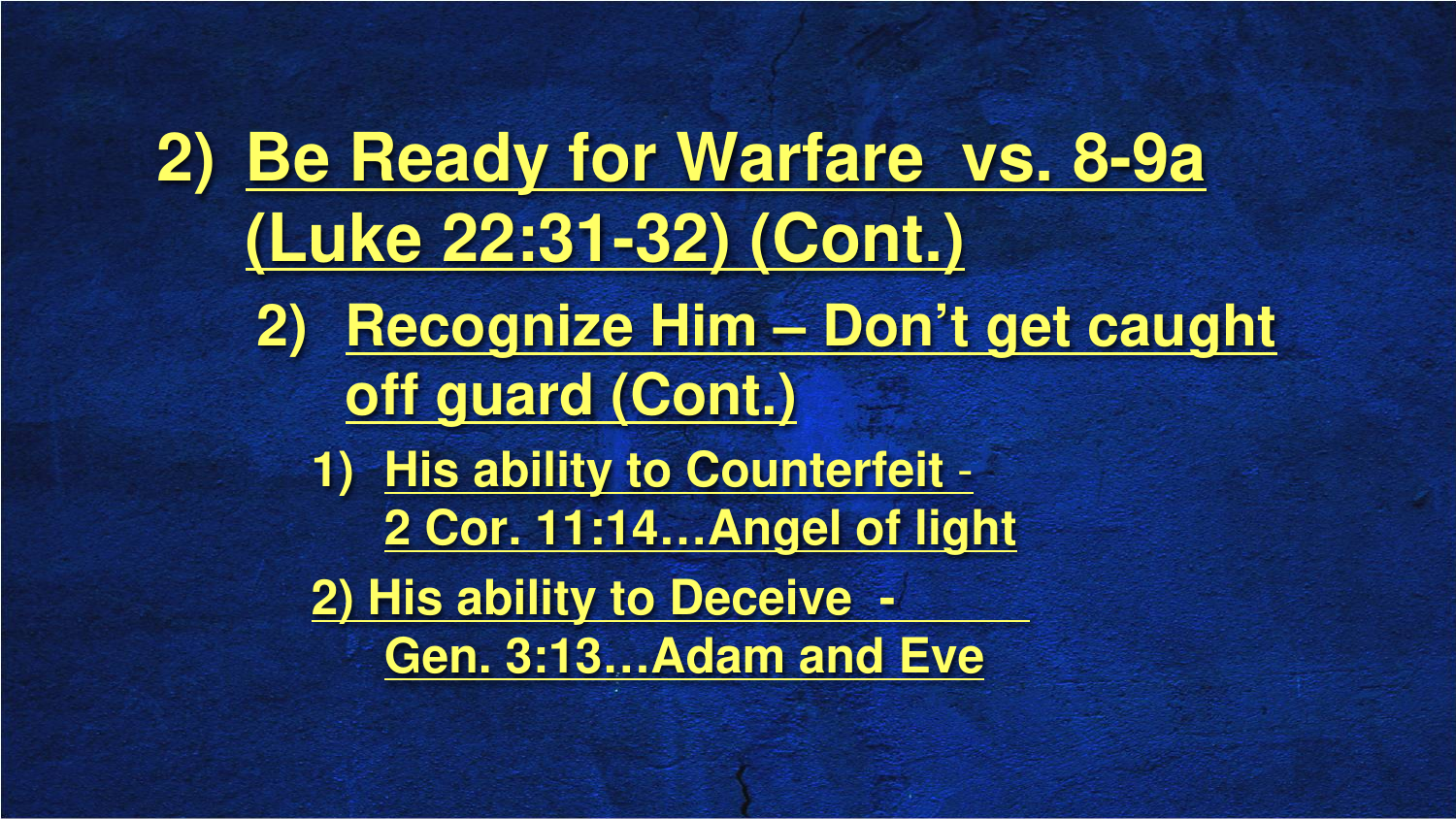**2) Be Ready for Warfare vs. 8-9a (Luke 22:31-32) (Cont.) 2) Recognize Him – Don't get caught off guard (Cont.) 3) His ability to Lie - John 8:44…Father of lies 4) His ability to Blind - 2 Cor. 4:4…god of this age**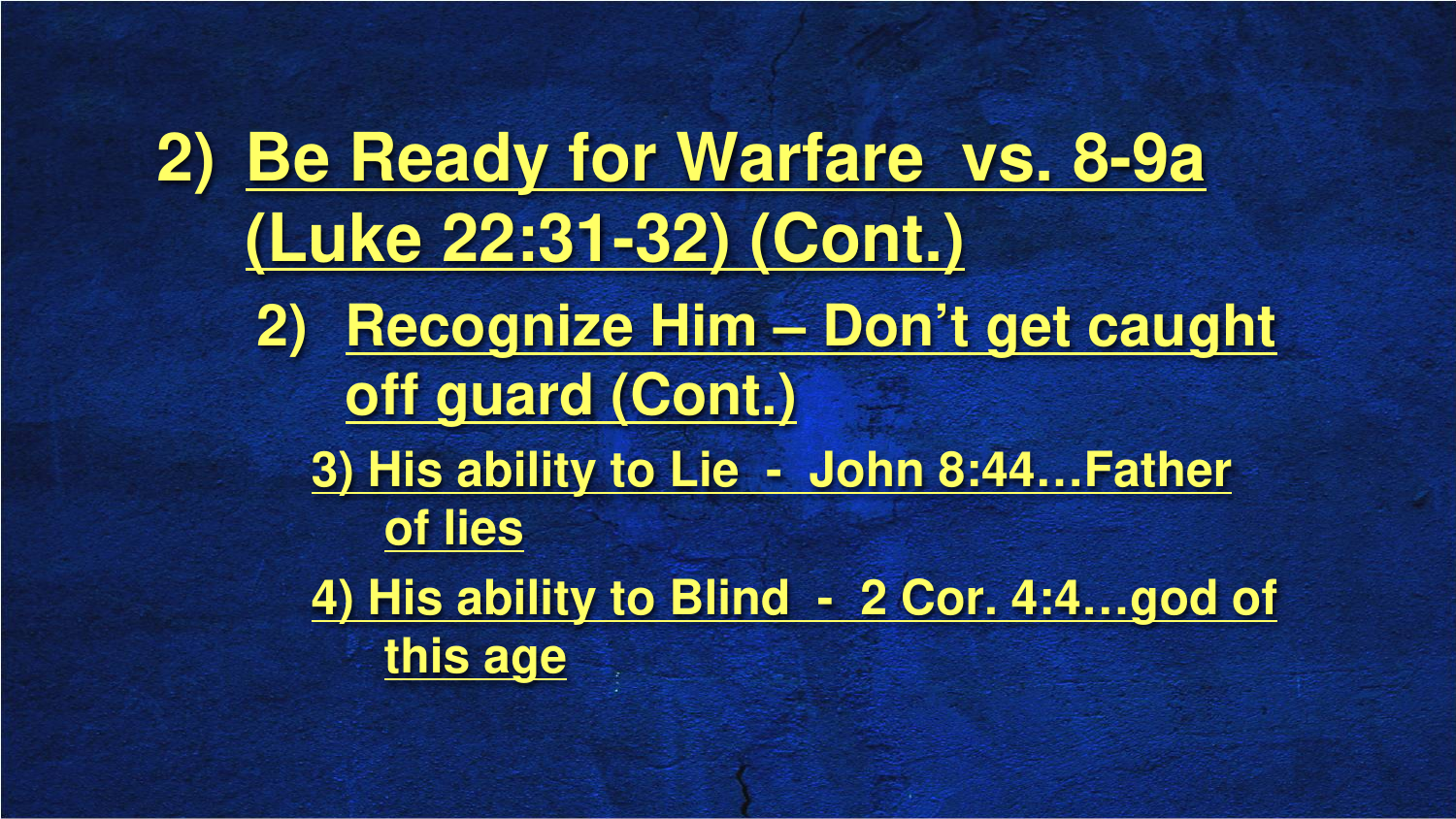**2) Be Ready for Warfare vs. 8-9a (Luke 22:31-32) (Cont.) 3) Resist Him – Don't give in to the Temptations (James 4:7) a) Stand firm in the Faith b) Stand firm in Jesus**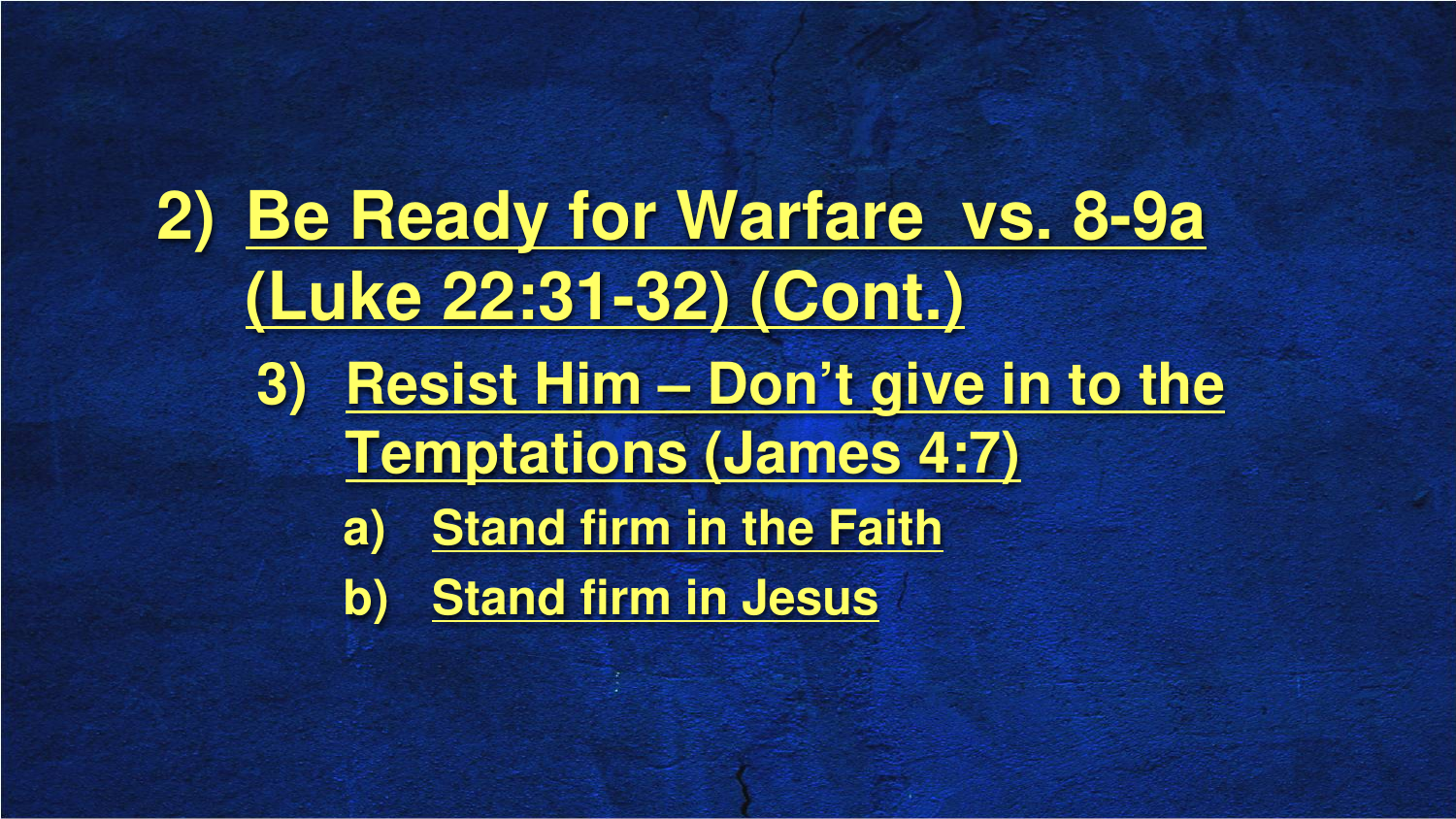**2) Be Ready for Warfare vs. 8-9a (Luke 22:31-32) (Cont.) 3b) Stand firm in Jesus 1) In His Power - Eph 6:10 2) Under His Protection - Eph 6:11-17 3) With Prayer - Eph 6:18 4) By the Word - Matt 4:1-11**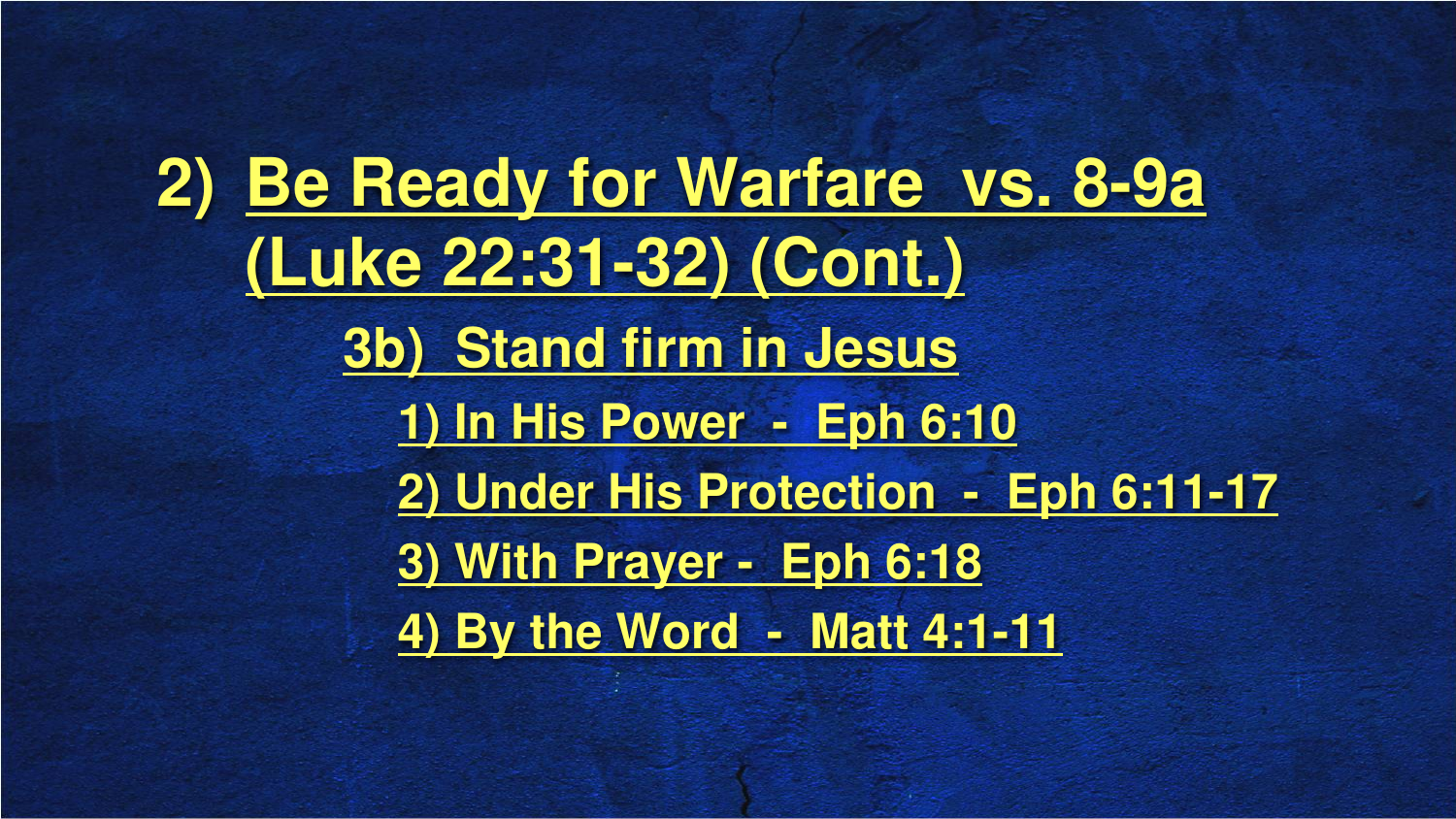**3) Don't Go it Alone v. 9b (Heb. 10:25) 1) Know that You are not Alone (1 Kings 19:11-18) 2) Know that we are in this thing Together (2 Tim. 3:12; Heb. 12:1)**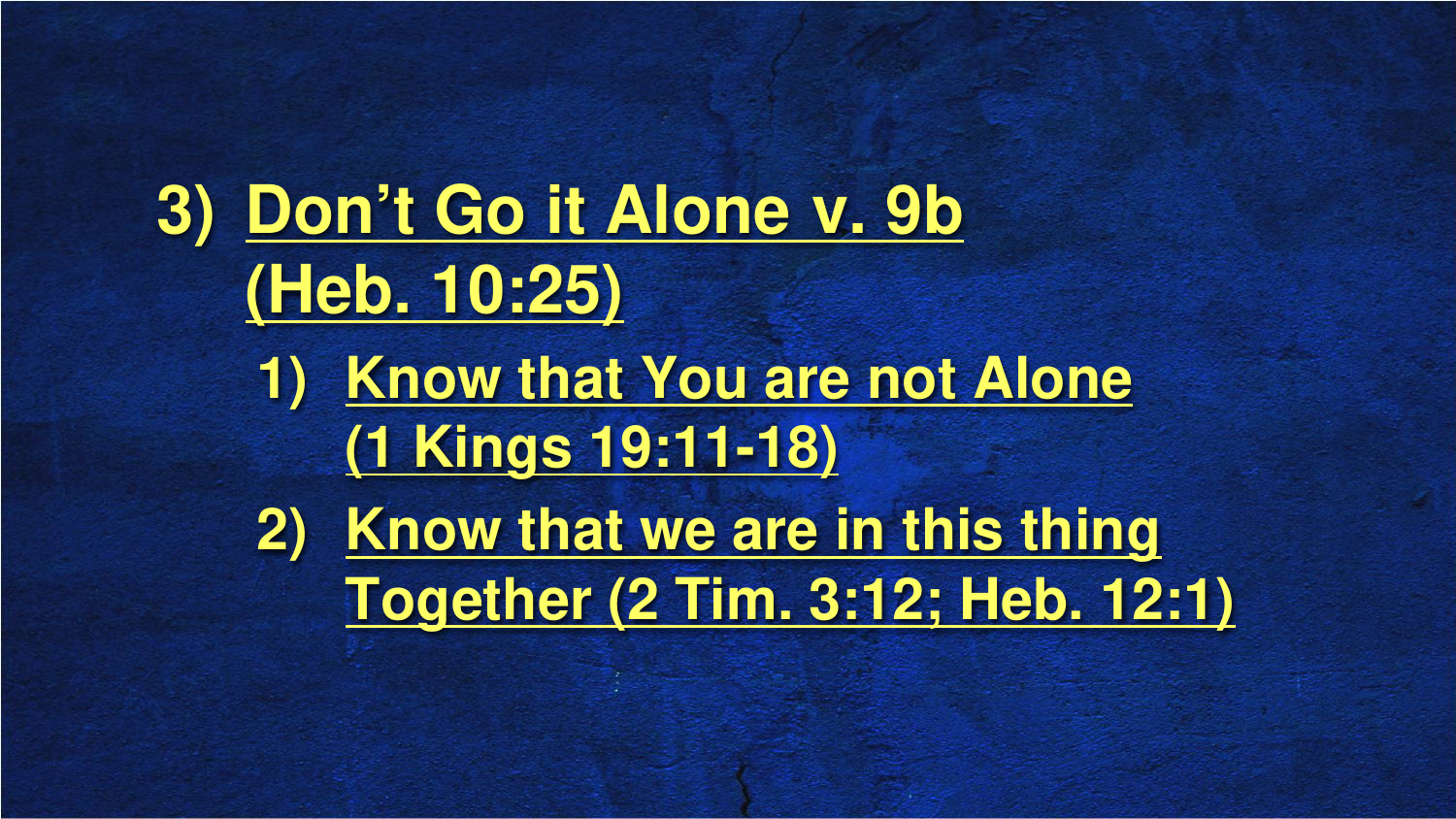#### **3) Don't Go it Alone v. 9b (Heb. 10:25) (Cont.) 3) Know that you are part of a Great Fraternity . . . "By your brotherhood"**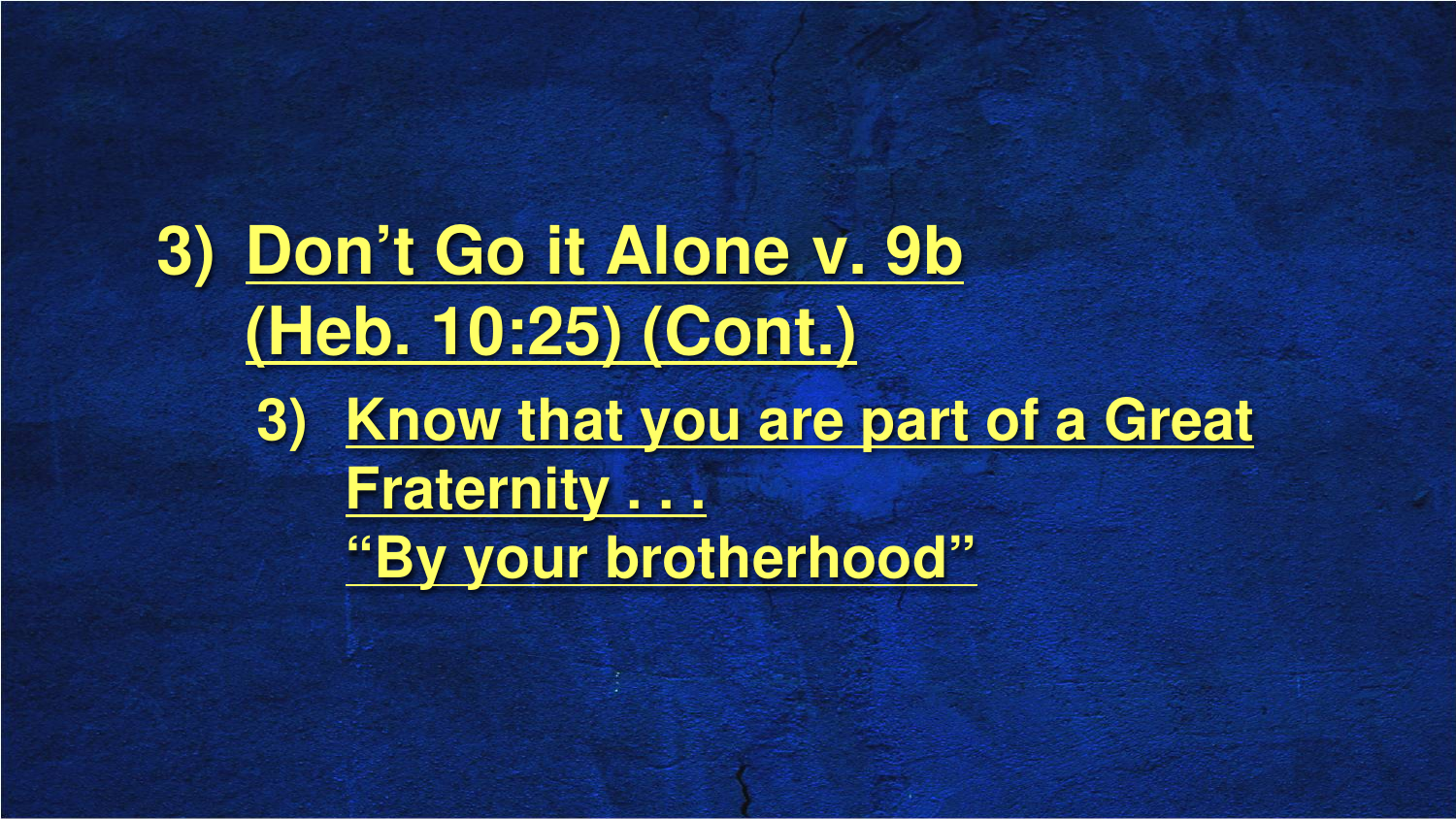

#### **1) God Resists the Proud (Daniel 5:13-22)**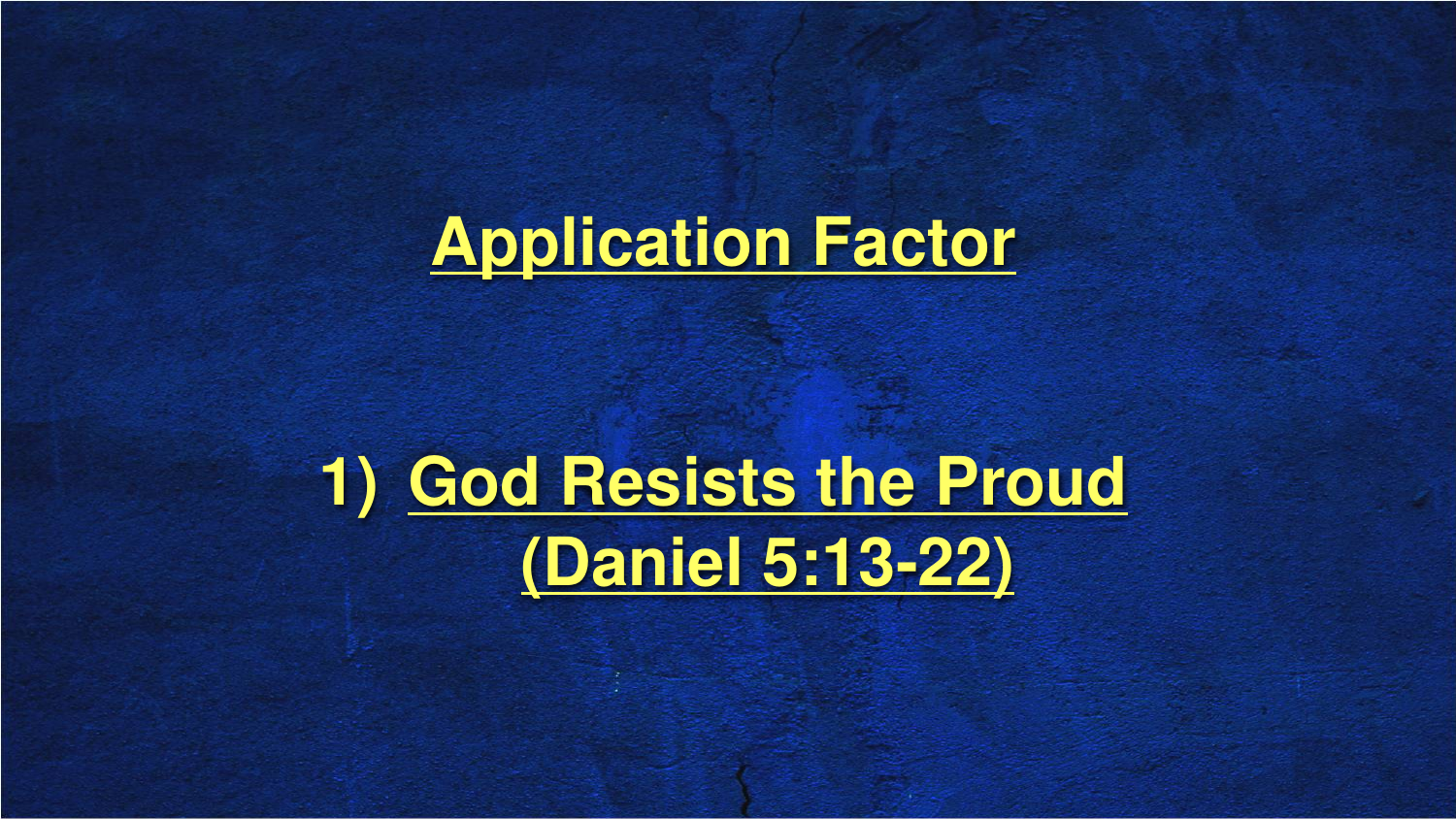

### **2) Don't Get Caught off Guard (Judges 16:16-21)**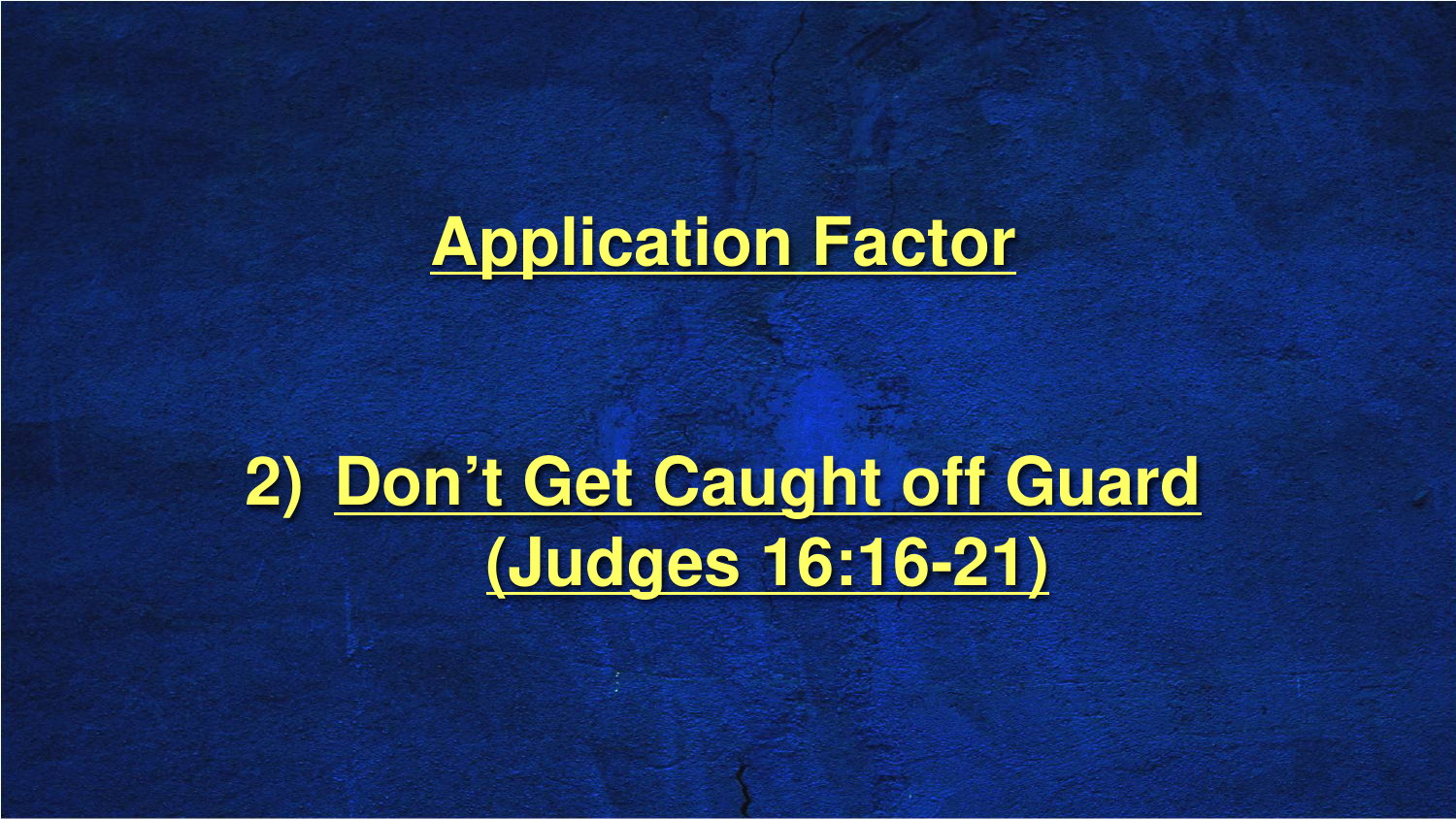

#### **3) Don't let the Enemy Isolate you**